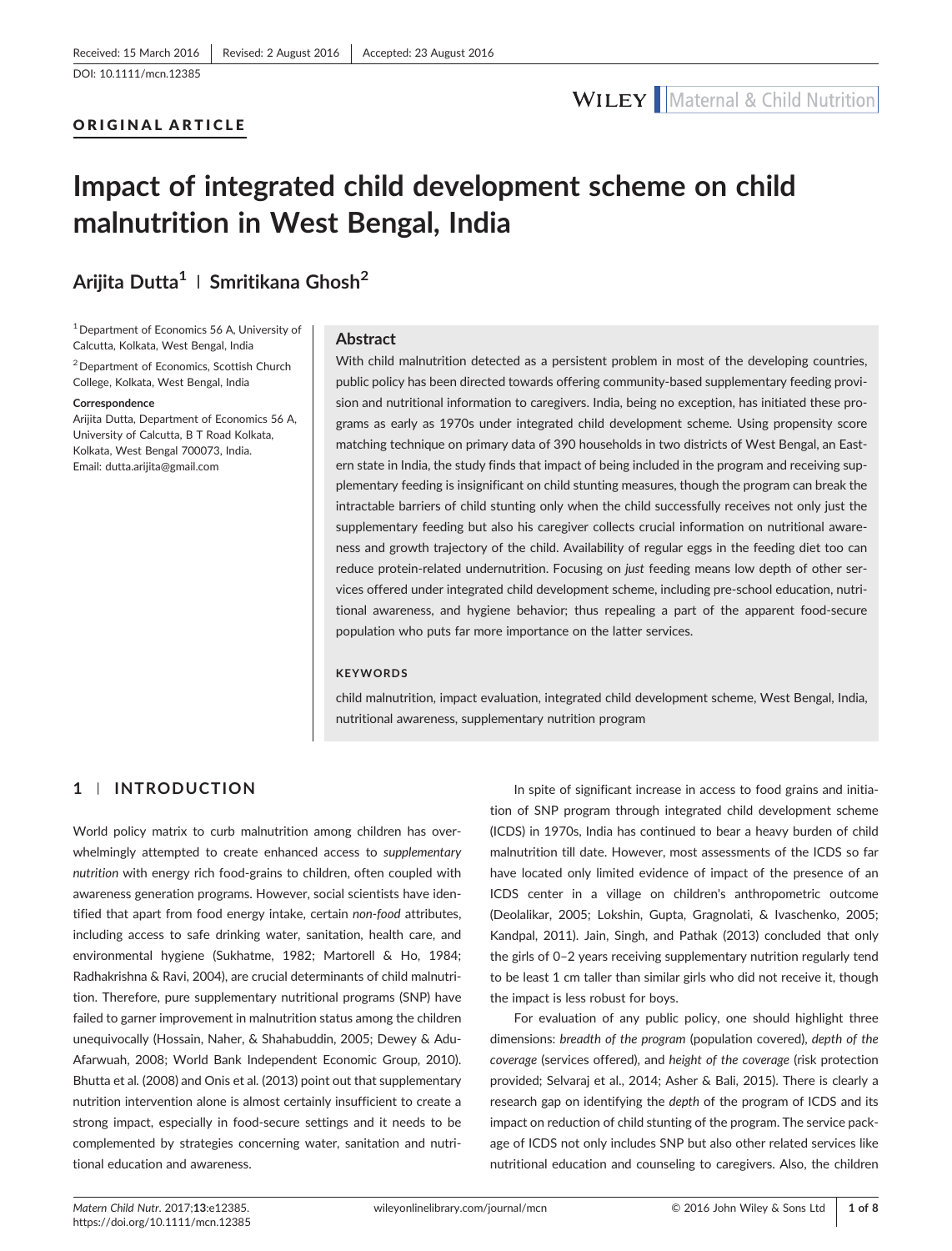2 of 8 | WILEY- | Maternal & Child Nutrition

are expected to receive not just food-grains under SNP in the form of khichri (a wholesome traditional dish with boiled rice and lentils) but also protein‐rich foods including soya beans and eggs. The paper attempts to bridge this very gap by focusing on receipt of disaggregated service‐components and their respective impact on child's long‐term growth process.

## 2 | DATA AND METHODOLOGY

### 2.1 | Data

ICDS project is structured from district project officer at the apex center of each district in a state to central development project officer at the specific subregion to Anganwari workers (AWW) and helpers at each ICDS centers, named Anganwari centers (AWC). Normally, AWCs are available in each big village. AWW renders six packages of services to the beneficiaries at each AWC, including submission of reports and returns, health check up of children, growth monitoring, vaccination, organizing mothers' meetings, pre‐school education (PSE), and to impart nutritional education to caregivers. The present study is based on a primary survey on 390 households and 65 AWCs, conducted in two districts of West Bengal, a medium performing Eastern state bordering Bangladesh. For choosing a representative sample of households, stratified random sampling method at three tiers (namely, at districts, blocks, and villages) was used. The aim of this kind of stratification was to select some households from relatively better off regions, while some from worse off regions, to represent the average situation on the gamut. To choose the two out of 18 districts in the state and blocks for the study, a composite index combining the demography‐related backward population component and human development component (HD) is considered. While the former captures the share of ethnic population from backward castes (termed Scheduled Caste and Scheduled Tribes) and religious minority of the districts, the second component considers the overall human development of the subregion. The idea behind this kind of index was to capture both social inequalities in terms of ethnicity as well as in terms of actual outcomes of health, education, and income. Considering only HD component might have bypassed the enabling environment of the equitable distribution process, as indicated by social and ethnic identities (Marmot et al., 2008). Data for constructing these component indices are taken from Census 2011, District Handbook

(Government of West Bengal, 2007), and State Human Development Report of UNDP (2004). Taking average of the two indices related to two components, the composite index is constructed. The study considered two districts, namely, Howrah and Uttar Dinajpur, representing one good performing and one bad performing region. At the next tier, the identification of backward and advanced blocks within these two districts has been made similarly on the basis of a composite index of backwardness comprising two parameters with equal weight to each, namely, share of female illiteracy<sup>1</sup> and share of backward class population in each block. According to that, Bally Jagachha (top most position), Uluberia II (lowest position), and Amta II and Domjur (at the median position) were selected in Howrah district (out of 14 blocks in the district), while in Uttar Dinajpur, the corresponding four blocks are Raiganj, Goalpokhor, Hemtabad, and Kaliaganj (out of nine blocks in the district), respectively. The number of sample households was divided across the blocks depending upon the share of population of blocks within the district.

Once the blocks were chosen, the next step was to choose the villages and households there from. We divided the sample across different size classes according to population quota. Next, we chose those households randomly which had at least one child within the age group of 0–5 years. For this, we started to choose the households from a corner of the village and picked up every third household moving towards the center of the village. This way, we chose those households, which had at least one child within the age group of 0–5 years, both situated at the center and at the outer periphery of the villages. This procedure was followed to get a good representation of all classes as it is generally found within Indian villages that people from better socio‐economic status reside at the center of the villages, while people that are more vulnerable reside at the outer rings with lesser access to almost all public facilities (Sathyamala et al., 2012). We received complete information from 390 youngest children from these households. Out of them, 383 observations were complete. Along with the households, we also surveyed 65 AWCs in these localities, which catered to the households chosen. The survey was conducted during January–March, 2014.

### 2.2 | Methodology

Apart from simple statistical analysis, in order to estimate the actual impact of the program participants on child stunting, propensity score

<sup>1</sup>We consider female illiteracy instead of HDI as block-wise HDI values are not available.

#### Key messages

- India continues to bear significant burden of child nutrition in spite of gradual improvement in food security and public policy intervention, including that of supplementary nutritional support (SNP) under integrated child development scheme (ICDS) since 1970s.
- Incidence of child stunting is rampant in the state of West Bengal, a medium performer in other health outcomes across states.
- Though physical availability of ICDS centers is high in study setting, the impact of the program appears weak.
- The status of child nutrition can improve only if SNP is coupled with nutritional awareness generation among care givers.
- Access to protein‐rich food in SNP is scarce, even if it can potentially reduce child stunting far more effectively.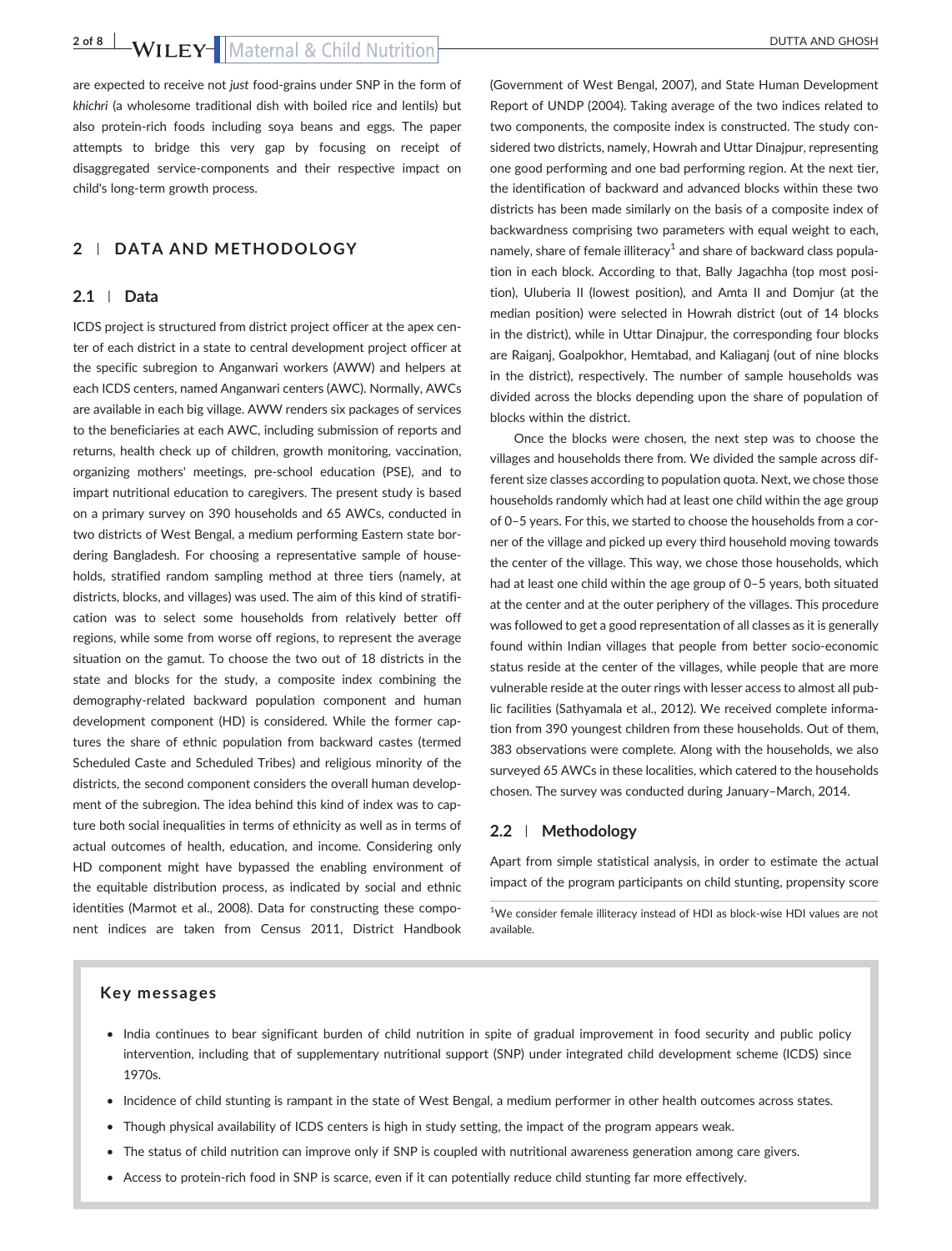matching (PSM) has been used. This method is particularly suitable to simulate an experiment and measure the treatment impacts in nonexperimental studies, especially only observing the post-treatment effects, like this one (Khandekar et al., 2010). Simple comparison of mean anthropometric HAZ scores (height‐for‐age index calculated using WHO ANTHRO software) between those who received the program treatment (treatment group) and who did not (control group) will not do because self‐selecting into the ICDS program might involve serious sample bias. In this case, the children from poorer households (who need supplementary food more because of low food security) are expected to reach ICDS centers more, thus creating a possibility of a negative selection bias. On the other hand, there is a possibility of children belonging to more informed and educated households to enjoy better physical access to AWC and more services there. Thus, assessing the impact of any such intervention requires making an inference about the outcome that would have been observed for treated, had they not been treated. If  $Y_1$  denotes the outcome conditional on treatment and  $Y_0$  denotes the outcome conditional on non-treatment, the treatment effect can be written as  $\Delta = (Y_1 - Y_0)$ .

However, it is not possible for the same person to be a participant and a non-participant simultaneously (the problem of counter-factual); hence, it is not possible to observe  $Y_0$  and  $Y_1$  for same individual. Thus, an intrinsic problem of non‐observability of Δ is recognized in this kind of evaluation. To solve the problem, more emphasis is to be given to estimate the average treatment effect on the treated (ATT), where

$$
ATT = E[Yi(1) - Yi(0)|x, Wi = 1]
$$
 (1)

 $Wi = 1$  isolates those who are likely to participate in the program. That means the average value of the outcome variable will be compared across two groups: one containing those who are likely to participate and participated and the other one formed of those who are also likely to participate but did not participate.

Besides program participation, the outcome variable may depend on a number of other covariates represented by the vector x. So to estimate ATT, the first task is to match those observations from the sample who have equal chance (or probability) of participation in terms of x. The function for ATT given in Equation (1) above is termed as propensity score and is defined as  $p(x) = P(W = 1|x)$ . Consequently, each individual receiving the treatment is matched with the individual not receiving the program and having nearest propensity score, and their outcome variables (which is HAZ score) are compared. In this paper, balancing for selection bias was done using a probit model, whose estimates were used to obtain the propensity scores for selection into the program (Dehejia & Wahba, 2002). Once the scores had been generated, we checked if the selection bias had been removed by performing bi-variate tests against the treatment variable on all the variables used to remove selection. Since the differences for treatment indicator was insignificant after balancing, we concluded that the selection bias had been successfully removed, and our subsequent models would be balanced.

In this paper, we have not considered only one treatment variable corresponding to the coverage of the policy. Often, inclusion into the program does not guarantee receipt of all the services outlined in the

program document, thus depicting shallow depth of the policy. The actual treatment effect arises when the individual gets included into the program and receives the services properly. According to this idea, we define five additional treatment variables, which club inclusion into the program along with receipt of several services and run PSM exercise with each of them. The treatment variables (T) are defined in the following way along with their control groups (C).

- T<sub>1</sub> Children with simple access to ICDS
- C<sub>1</sub> Children without access to ICDS
- $T_2$  Children with simple access to ICDS for last 6 months
- $C_2$  Children either without access to ICDS or Children who have access for less than 6 months
- $T_3$  Children with regular access to ICDS for 4 or more days preceding week
- C<sub>3</sub> Children either without access to ICDS or Children who have access, but did not go to ICDS for more than 4 days in the preceding week
- $T_4$  Children with simple access to ICDS and received eggs more than thrice a day regularly
- C4 Children either without access to ICDS or Children who have access, but did not receive eggs regularly
- $T<sub>5</sub>$  Children with simple access to ICDS and mothers received information about child nutrition from AWW
- C5 Children either without access to ICDS or Children who have access, but whose mothers did not receive any information about child nutrition from AWW
- $T<sub>6</sub>$  Children with simple access to ICDS and received information about child growth from AWW
- C<sub>6</sub> Children either without access to ICDS or Children who have access, but whose mothers did not receive any information about child growth from AWW

While the first-treatment variable considers only the simple coverage of ICDS program and the second one focuses on coverage for at least preceding 6 months (to allow a child to improve the growth trajectory with a minimum gestation lag), the last three variables attempt to capture both coverage and depth of either of the services. The third variable actually considers the persistent and regular coverage of the program, as literature identifies infrequent and discontinuous SNP might not be able to improve the child nutrition status. The fourth variable identifies coverage and regular receipt of eggs (as reported by the caregivers). Eggs are protein‐rich and essential ingredients of child growth, which can help the child to bypass the wide incidence of protein energy malnutrition. Last two variables capture the co-occurrence of reaching ICDS program and receiving nutrition‐related awareness.

## 3 | RESULTS

#### 3.1 | Breadth and Depth of ICDS program

The sample households mostly use non-green fuel for cooking, water from shallow tube-well for drinking and lack any proper drainage system. On the whole, nearly 42% of households practice open defecation, with that proportion reaching more than 55% for Uttar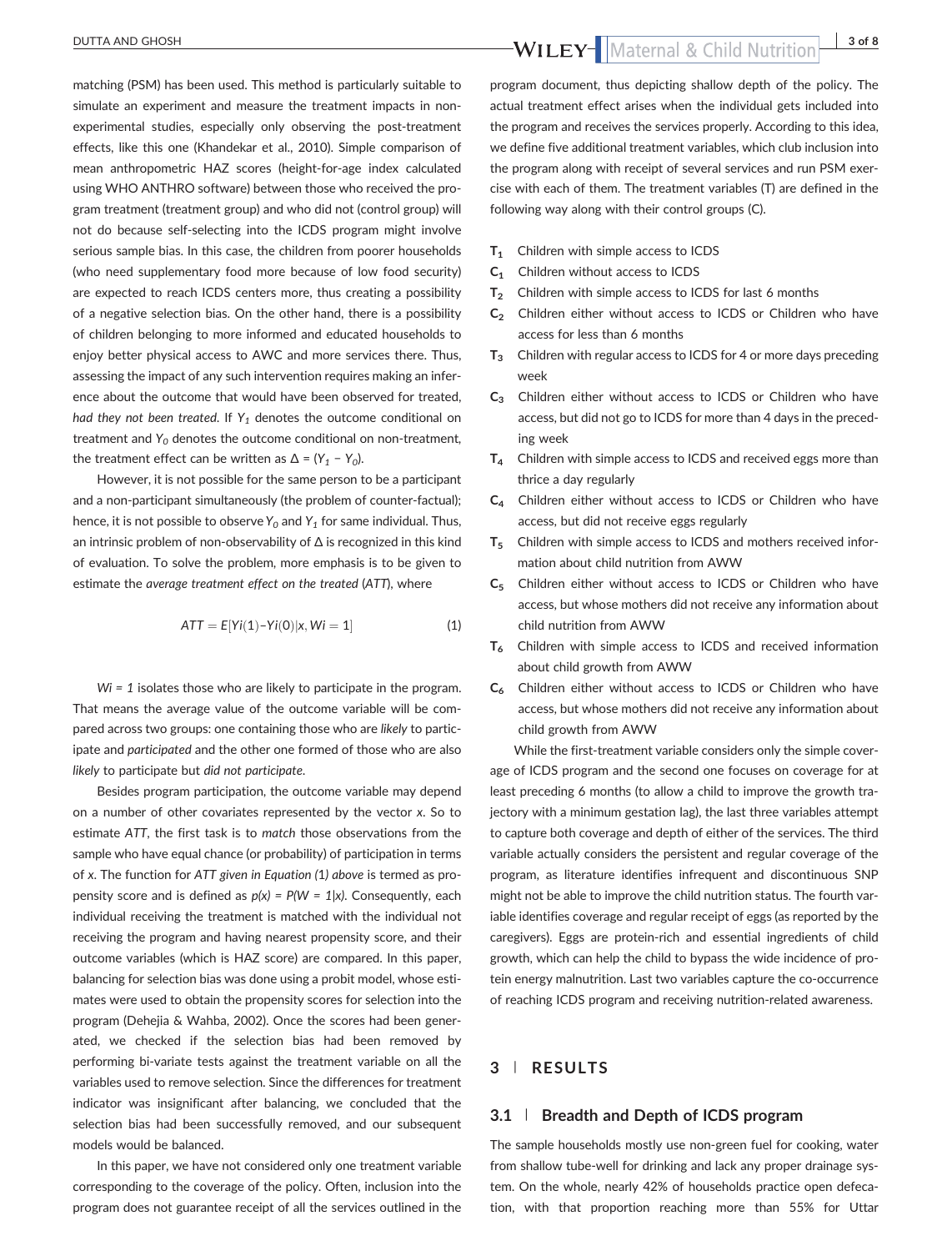4 of 8 **b** WILEY-Maternal & Child Nutrition

Dinajpur. Nearly, 55% of both mothers and fathers of the children are educated more than primary, while nearly 14% of mothers work outside the house. According to 90% of the mothers of the sample, there is sufficient food at their house, thus representing a food‐secure environment.

Applying the above mentioned concept of Selvaraj et al. (2014), we have found that overall 48.46% of children go to ICDS and the rest do not. However, in terms of depth of services, it is found that even after reaching AWCs, not all services, which are expected to be provided, are actually received by the children (Table 1). Overall, there is a huge disparity in services received and their perceived quality across districts as shown in chi square statistic and its significance. According to the norm, AWC should open for 4 hours per day and focus group discussion with AWWs reported that they keep their centers open even beyond that. However, maximum respondents claim that the centers are open for only 2 hours a day. Only 9% of all mothers have said that it is open for 4 hours a day, while the figure is far lower in Uttar Dinajpur (only around 3%). Though the AWWs are expected to discuss about growth potential and supplementary nutrition education with the mothers (or caregivers), only 35.98% mothers of children going to ICDS report that AWW actually do so. In case of growth monitoring, the response is even lower (25.4%). As per norms, one egg should be given with khichri every day. However, the actual situation is quite different. Out of the 390 households, only 54.21% said that their children are receiving regular egg.

Further explorations suggest that mothers tend to send their children to the ICDS centers primarily to receive some PSE. However, there is utter dissatisfaction with quality of teaching. Only 1.67% at the gross level is satisfied with quality of teaching, with worse picture coming from Uttar Dinajpur. In fact, 15.14% of mothers have informed that no PSE activities take place in AWCs, the figure being almost 40% in Uttar Dinajpur. Twenty percent respondents report that AWWs do not use any teaching learning materials, while for Uttar Dinajpur, the figure is about 47%. In short, the availability of PSE and its quality is unsatisfactory in the surveyed districts, which might result in partial

failure of broadening access net of ICDS program. According to norm, there should be at least one mothers' meeting every month per AWC. However, survey results show that around 45% of total respondents experience irregular monthly mothers' meeting.

Table 2 posits the distribution of different treatment variables discussed in previous section. It shows that out of the children with age more than 12 months, 32.82% are going for last 6 months, while 21.54% children reported to visit ICDS for more than 3 days in the preceding week. The share of children visiting AWC for last 6 months in Howrah is higher (the difference being significant at 10% level) than Uttar Dinajpur. Within the two districts,  $T<sub>4</sub>$  has widely different coverage in two districts.

The outcome variable, child-stunting, is measured by HAZ score, and it is also found that district characteristics do not really matter much. In Howrah, 47.7% children are stunted, while the corresponding figure is 51.66%. Though Howrah and Uttar Dinajpur have completely different kind of demographic, economic, and human development characteristics, incidence of child nutrition does not vary statistically significantly. Also, the incidence of stunting is not significantly different across income classes and hence reiterates the idea discussed in the first section.

### 3.2 | Impact of ICDS on height of the program

As indicated in the methodology section, we first run probit regressions taking six treatment variables, which are all binary in nature. They take value 1 if treated and 0 otherwise. The results of probit analysis is reported in Table 3. All the regression models seem to be reasonably good fits, as the LR chi-square figures are high and statistically significant at 1% levels. We here use bootstrapping methods for more robust results. Simple access to ICDS is determined by physical availability in close locality, availability of toilet at the household and the mother's combined status of education and employment. The chance of sending the child to ICDS centers increases significantly when the mother is

TABLE 1 Depth of services across districts as reported by the respondents (% among those who went to ICDS)

| Depth of services                                                      | <b>Total</b> | Howrah | <b>Uttar</b><br><b>Dinajpur</b> | Chi square statistic for<br>district-wise difference test <sup>a</sup> |
|------------------------------------------------------------------------|--------------|--------|---------------------------------|------------------------------------------------------------------------|
| AWCs open for only 2 hours a day                                       | 46.56        | 33.06  | 70.59                           | $3.37* (0.04)$                                                         |
| AWCs open for at least 4 hours a day                                   | 9.00         | 12.40  | 3.00                            | $4.35* (0.032)$                                                        |
| AWWs discuss about growth process of individual child to their mothers | 25.40        | 21.49  | 32.35                           | 0.04(0.829)                                                            |
| AWWs discuss about nutritional information to mothers                  | 35.98        | 36.66  | 35.29                           | 0.12(0.731)                                                            |
| Children receive regular eggs                                          | 54.21        | 79.84  | 6.06                            | $10.44**$ (0.01)                                                       |
| No PSE reported                                                        | 15.14        | 0.85   | 40.00                           | $68.19**$ (0.00)                                                       |
| Quality of PSE good                                                    | 1.67         | 2.68   | 1.00                            | $31.96**$ (0.00)                                                       |
| No TLM is used for PSE                                                 | 20.00        | 5.79   | 47.00                           | $45.9**$ (0.00)                                                        |
| Mother's meeting not regularly held                                    | 45.00        | 38.84  | 55.88                           | $3.93*(0.47)$                                                          |

AWCs = Anganwari centers; AWWs = Anganwari workers; PSE = pre‐school education; TLM = teaching learning materials; ICDS = integrated child development scheme.

<sup>a</sup>Chi square statistics and respective p values are reported in parenthesis.

\*\*Significant at 1% level.

\*Significant at 5% level.

Source: Analysis of primary data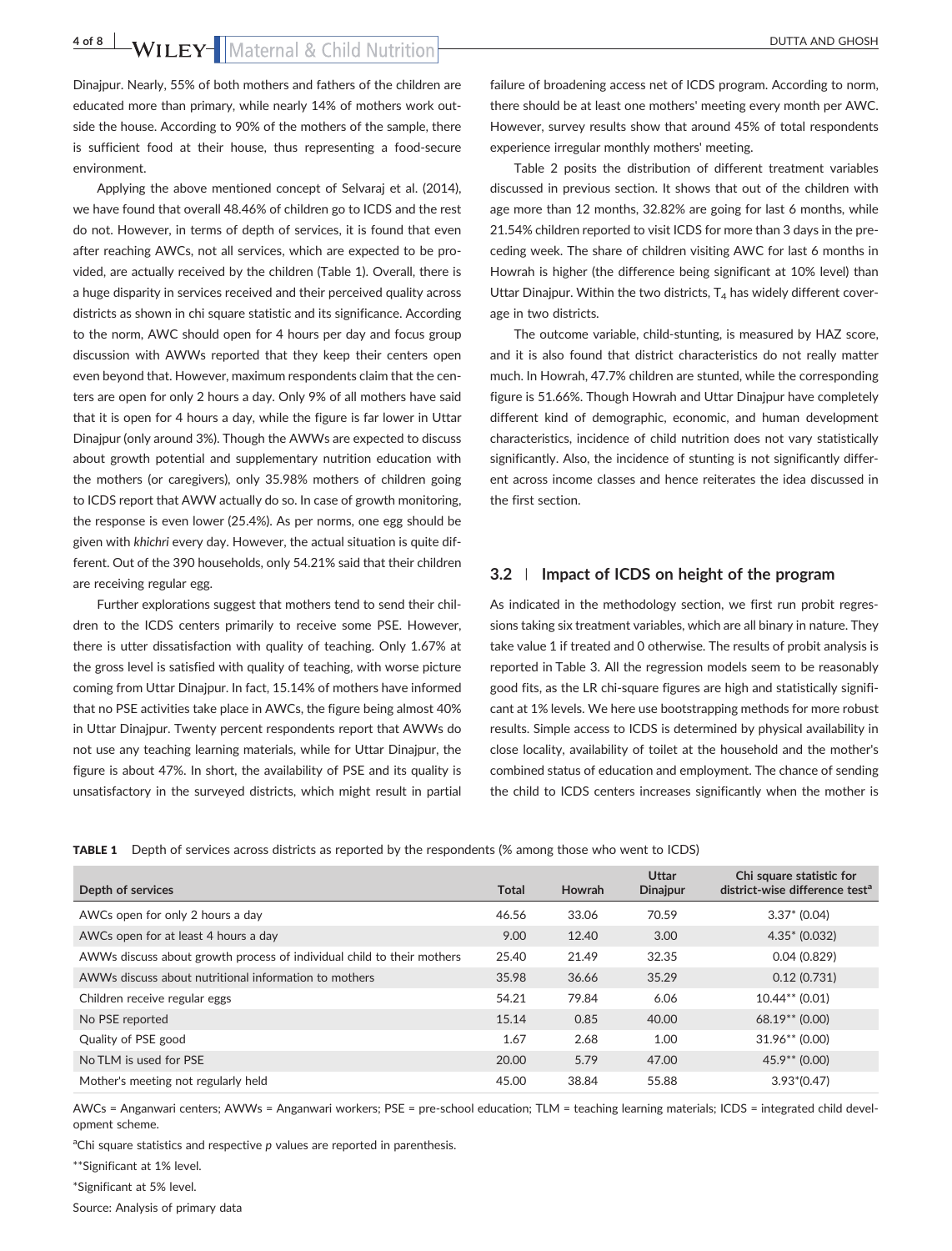## DUTTA AND GHOSH **butta** AND GHOSH

#### TABLE 2 Distribution of treatment variables and incidence of child stunting across districts

| Different treatment variable                                                                   | <b>Howrah</b> | UD.   | Total | Chi square statistic for<br>district-wise difference test <sup>a</sup> |
|------------------------------------------------------------------------------------------------|---------------|-------|-------|------------------------------------------------------------------------|
| $T_1$ . % of children with access to ICDS                                                      | 51.46         | 43.71 | 48.46 | 2.23(0.135)                                                            |
| $T2$ % children who go to ICDS for last 6 months                                               | 35.98         | 27.81 | 32.82 | $2.80* (0.094)$                                                        |
| $T_3$ % children who went to ICDS for 4 or more days preceding week                            | 23.43         | 18.54 | 21.54 | 1.31(0.253)                                                            |
| $T_4$ % of children who received eggs for more than 3 days a week                              | 48.95         | 31.13 | 42.05 | $12.07***$ (0.001)                                                     |
| $T5$ % of children whose mother received information about child nutrition from AWW            | 18.83         | 16.56 | 17.95 | 0.32(0.569)                                                            |
| $T_6$ % of children whose mother received information about child's growth process from<br>AWW | 17.57         | 15.89 | 16.92 | 0.18(0.667)                                                            |
| Incidence of child stunting captured by HAZ scores                                             | 47.70         | 51.66 | 50.77 | 0.58(0.446)                                                            |
| Incidence of severe malnourishment (SAM) captured by MUAC                                      | 2.93          | 3.31  | 3.08  | 0.04(0.831)                                                            |

AWWs = Anganwari workers; ICDS = integrated child development scheme; HAZ = height‐for‐age z score.

<sup>a</sup>Chi square statistics and respective p values are reported in parenthesis.

\*\*\*Significant at 1% level.

\*\*Significant at 5% level.

\*Significant at 10% level.

Source: Analysis of primary data

#### TABLE 3 Results of probit regression

|                                                                  | $T_1$ :<br>Access to<br><b>ICDS</b> | $T_2$ . Access to<br><b>ICDS</b> for last<br>6 months | $T_3$ . Access to<br><b>ICDS</b> with<br>regular visits | T <sub>4</sub> . Access to<br><b>ICDS</b> with<br>regular eggs | T <sub>5</sub> . Access to ICDS<br>with advice on general<br>nutrition | T <sub>6</sub> . Access to ICDS<br>with knowledge of<br>growth of child |
|------------------------------------------------------------------|-------------------------------------|-------------------------------------------------------|---------------------------------------------------------|----------------------------------------------------------------|------------------------------------------------------------------------|-------------------------------------------------------------------------|
| District (Howrah ref)Uttar Dinajpur                              | $-0.26$                             | $-0.32$                                               | $-0.12$                                                 | $-0.95***$                                                     | $-0.03$                                                                | 0.01                                                                    |
| BPL card holder (Yes ref)                                        | 0.1                                 | 0.13                                                  | $0.85***$                                               | 0.6                                                            | 0.46                                                                   | 0.26                                                                    |
| <b>No</b>                                                        |                                     |                                                       |                                                         |                                                                |                                                                        |                                                                         |
| Perception about availability of AWC<br>in locality (No ref) Yes | $2.43***$                           | $2.76***$                                             | $2.21***$                                               | $2.13***$                                                      | $2.03***$                                                              | $2.89***$                                                               |
| Toilet at home (Yes ref)                                         | $0.62**$                            | $0.45*$                                               | 0.21                                                    | $0.79***$                                                      | $-0.25$                                                                | $-0.31$                                                                 |
| <b>No</b>                                                        |                                     |                                                       |                                                         |                                                                |                                                                        |                                                                         |
| Edu-Emp (illiterate<br>unemployed ref)                           |                                     |                                                       |                                                         |                                                                |                                                                        |                                                                         |
| Illiterate employed                                              | $0.90**$                            | 0.40                                                  | 0.35                                                    | 0.62                                                           | $1.56***$                                                              | $1.29***$                                                               |
| Literate unemployed                                              | 0.21                                | 0.41                                                  | $-0.01$                                                 | 0.33                                                           | $-0.28$                                                                | $-0.21$                                                                 |
| Literate employed                                                | 0.07                                | 0.36                                                  | $-0.05$                                                 | 0.18                                                           | 0.49                                                                   | 0.51                                                                    |
| Received SNP from AWC when<br>pregnant (No ref) Yes              | $1.05***$                           | $0.91***$                                             | $1.94***$                                               | $0.93***$                                                      | $1.57***$                                                              | $1.25***$                                                               |
| Child put on early Breastfeeding<br>(Yes ref)                    | $-1.1***$                           | $-0.53***$                                            | $-0.85***$                                              | $-1.45***$                                                     | $-0.90***$                                                             | $-0.77***$                                                              |
| No                                                               |                                     |                                                       |                                                         |                                                                |                                                                        |                                                                         |
| AWW informed about colostrums<br>(No ref)                        | $-0.35$                             | $-0.23$                                               | $-0.25$                                                 | $-0.23$                                                        | 0.47                                                                   | 0.31                                                                    |
| Yes                                                              |                                     |                                                       |                                                         |                                                                |                                                                        |                                                                         |
| Received advise from AWW when<br>pregnant (No ref)               | $-0.01$                             | 0.17                                                  | $-0.29$                                                 | 0.12                                                           | 0.53                                                                   | 0.47                                                                    |
| Yes                                                              |                                     |                                                       |                                                         |                                                                |                                                                        |                                                                         |
| Pseudo R <sup>2</sup>                                            | 0.20                                | 0.14                                                  | 0.15                                                    | 0.23                                                           | 0.20                                                                   | 0.15                                                                    |
| LR Chi <sup>2</sup>                                              | 109.74***                           | 66.46***                                              | $60.21***$                                              | 119.92***                                                      | 74.72***                                                               | 53.26***                                                                |
| No of observations                                               | 383                                 | 383                                                   | 383                                                     | 383                                                            | 383                                                                    | 383                                                                     |

AWC = Anganwari centers; AWWs = Anganwari workers; ICDS = integrated child development scheme; SNP = supplementary nutritional programs; Edu‐ Emp = education and employment.

\*\*\*Significant at 1% level.

\*\*Significant at 5% level.

\*Significant at 10% level.

Source: Analysis of primary data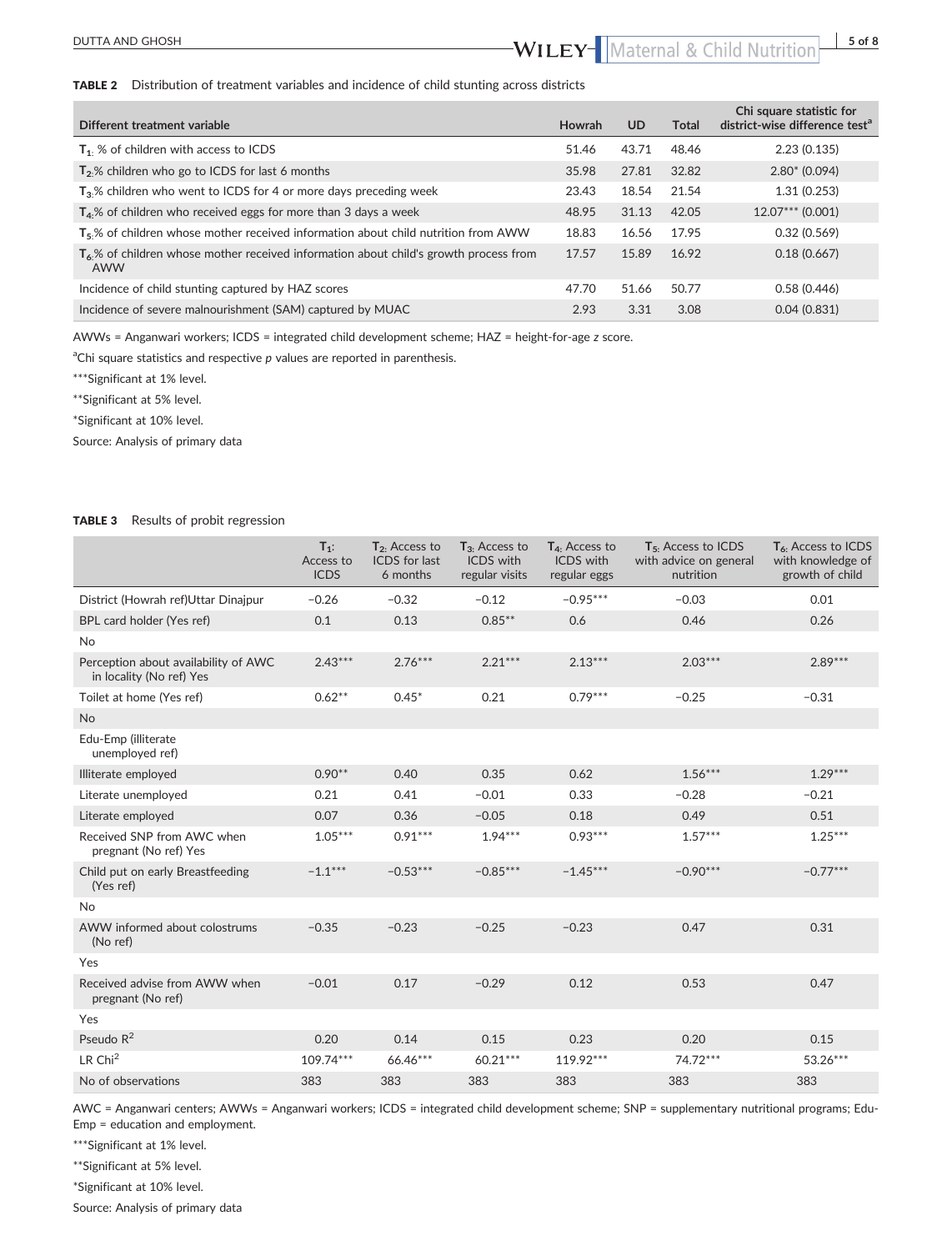6 of 8 **WILEY** Maternal & Child Nutrition

illiterate and employed (coefficient being 0.9, significant at 5% level of significance). The possibility of going to ICDS for the child also increases strongly if the mother had received SNP during her pregnancy period. Breastfeeding of the child improves the chance of the child to reach ICDS as the mother appears to be more well‐informed. The results remain more or less similar in case of other treatment variables. However, education and employment status of the mother do not determine much for  $T_2$  and  $T_4$  variables, whereas the district location appears to have a strong association with  $T_4$  where the children with treatment go to ICDS and receive eggs regularly.

The ATT differences between treated and control children with different definitions of treatments are reported in Table 4. The balancing after the matching and common support criteria are checked for each of these treatment effects (Table 5). The latter table shows that the t statistic for many variables before matching (unmatched) is significant, showing considerable difference in nature of the treatment and control groups. However, after matching, the sample difference between treatment and control groups is culled out as none of the variables have significant difference between the two groups (as t statistic reported is insignificant for all variables after matching). Also, the common support region for each matching was quite large, leaving no treated child unmatched. Results posit that the impact of just having access to ICDS or even consistent access (for last 6 months or 4 days in preceding week) cannot guarantee significant improvement in HAZ score of the children. Rather, when the children have access to services other than khichuri (that are expected to be provided always in ICDS), the impact becomes significant. When the child receives eggs regularly, impact of ICDS services ranges from 15 to 16%. However, results that are more dramatic appear when we consider  $T_6$  and  $T_5$ . The anthropometric outcome measurement HAZ improves significantly for those children who go to ICDS and whose mothers receives supplementary nutritional information or information about child growth. For both these cases, the difference in z score is about 17%, with high statistical significance.

Further, it must be noted that the nearest neighbor matching uses the nearest member of the control group with a member of the treated group in terms of propensity score. It does not, however, mean that each control member is used only once. This is particularly important in case of relatively uncommon treatment variables like  $T<sub>5</sub>$ and  $T<sub>6</sub>$ . For the former, maximum repetition is found for one child in control group, which has been used to match with four different members of treatment group. For the latter, one member from control group has been used maximum for two members in treatment group.

## 4 | DISCUSSION

While looking at the breadth of the policy, the study finds that on the average less than half of the children were inducted into the program. Surely, this breadth or simply coverage of the program is not at all satisfactory, given the mandate of univerzalization of ICDS program since the new millennium. What is interesting is that in spite of considerable difference between the two districts in terms of human development, as well as demographic characteristics, no significant difference emerged between the two districts in relationship with ICDS coverage. Though slightly more share of children report to be visiting AWCs regularly (at least 4 days in the preceding week) in Howrah compared to Uttar Dinajpur, the difference is statistically insignificant. Thus, the utilization behavior of ICDS services too remains invariant across districts. Further analysis portrays that there is also no systematic difference among poor and non‐poor households in the choice of ICDS. The apparent food security among the caregivers within the setting probably leads them to opt for ICDS only because of reasons, which are not related to supplementary food supply. This is also reflected when we analyze the reasons behind self‐selection into or out of the program. Mothers opt for AWCs primarily because they want some PSE for their children, while others do not send their children mainly under the perception of bad quality of education. Supply of SNP, undoubtedly the central focus of the program delivery, is not thought to be that crucial by the community stakeholders. Surely, there exists a mismatch between the perceptions of provider's side and its users. This very divergence in delivery and acceptance of the policy truncates the coverage and impact of the program.

| <b>TABLE 4</b> ATT difference % of different treatment effects |  |  |  |
|----------------------------------------------------------------|--|--|--|
|                                                                |  |  |  |

|                                                                                             | Mean HAZ score for<br>treated group | Mean HAZ score for<br>control group | <b>ATT</b><br>difference | <b>Statistic</b> | <b>ATT</b><br>difference<br>% |
|---------------------------------------------------------------------------------------------|-------------------------------------|-------------------------------------|--------------------------|------------------|-------------------------------|
| $T_1$ . Children with access to ICDS                                                        | 41.30                               | 39.32                               | 1.98                     | 0.70             | 6.64                          |
| $T_2$ . Children who go to ICDS for last 6 months                                           | 41.12                               | 38.77                               | 2.35                     | 0.91             | 6.35                          |
| $T_3$ . Children who went to ICDS for 4 or more days<br>preceding week                      | 43.63                               | 41.17                               | 2.46                     | 0.74             | 5.97                          |
| $T_{4}$ . Children who received eggs for more than 3 days a week                            | 42.14                               | 36.57                               | 5.57                     | 1.96             | $15.23*$                      |
| T <sub>5</sub> Children whose mother received information about<br>child nutrition from AWW | 43.72                               | 37.44                               | 6.28                     | 2.16             | $16.77**$                     |
| $T_{6}$ . Children whose mother received information about<br>her child growth from AWW     | 43.47                               | 37.23                               | 6.23                     | 2.00             | $16.73*$                      |

AWWs = Anganwari workers; ICDS = integrated child development scheme; ATT = average treatment effects on treated; HAZ = height‐for‐age z score. \*\*Significant at 1% level.

\*Significant at 5% level.

Source: Analysis of primary data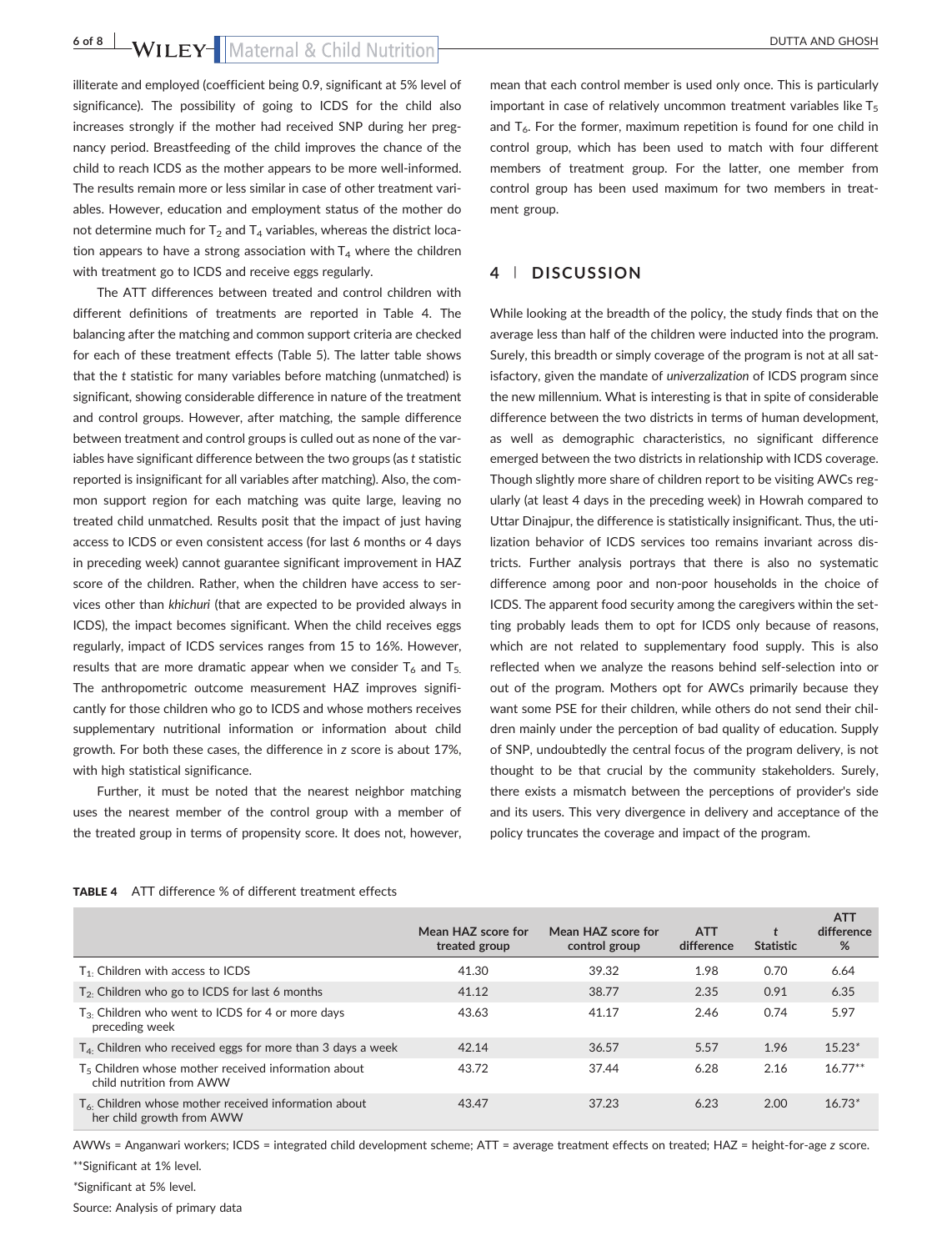## DUTTA AND GHOSH DUTTA AND GHOSH

TABLE 5 Percentage bias between treated and control after matching for different treatments

|                                           |        | $T_1$     |                       | T <sub>2</sub> |                    | $T_3$     |                    |           | T <sub>4</sub>     | T <sub>5</sub> |                    | $T_6$     |                         |
|-------------------------------------------|--------|-----------|-----------------------|----------------|--------------------|-----------|--------------------|-----------|--------------------|----------------|--------------------|-----------|-------------------------|
| Variables                                 |        | <b>BR</b> | $t$ -stat             | <b>BR</b>      | $t$ -stat          | <b>BR</b> | $t$ -stat          | <b>BR</b> | $t$ -stat          | <b>BR</b>      | $t$ -stat          | <b>BR</b> | t-stat                  |
| <b>Districts</b>                          | U<br>M | 81.4      | $-1.27$<br>$-0.23$    | 70.6           | $-1.52$<br>$-0.39$ | $-16.5$   | $-1.02$<br>1.01    | 62        | $-3.26$<br>1.27    | 51.5           | $-0.46$<br>$-0.17$ | $-257$    | $-0.32$<br>0.92         |
| Regular BPL card holder                   | U<br>M | $-164.1$  | $-0.15$<br>0.36       | $-105.1$       | 0.19<br>1.78       | 79.2      | 2.13<br>$-0.42$    | 100       | 0.4<br>0           | $-113.8$       | 0.58<br>0.95       | 6.8       | 0.27<br>0.2             |
| Toilet in the house                       | U<br>M | 76.2      | 3.24<br>0.70          | 93.3           | 2.38<br>$-0.13$    | 16.2      | 1.27<br>0.83       | 41.5      | 2.93<br>1.53       | $-358.6$       | 0.21<br>$-0.72$    | $-1193.9$ | $-0.04$<br>0.39         |
| Mother illiterate<br>employed             | U<br>M | 68.8      | 2.68<br>0.72          | 100            | 1.29<br>0          | 21.5      | 1.33<br>0.76       | $-6.7$    | 2.02<br>1.98       | 83.9           | 4.99<br>0.41       | 70.7      | 4.23<br>0.66            |
| Literate unemployed                       | U<br>M | 29.4      | $-0.98$<br>0.65       | $-456.1$       | 0.18<br>0.88       | 79.4      | $-0.94$<br>$-0.15$ | 50.5      | $-0.24$<br>$-0.11$ | 85.1           | $-2.93$<br>0.36    | 100       | $-2.46$<br>$\mathsf{O}$ |
| Literate employed                         | U<br>M | 100       | $-0.4$<br>$\mathbf 0$ | $-532.2$       | 0.15<br>$-0.75$    | $-506.1$  | $-0.21$<br>1.36    | $-12.2$   | $-0.24$<br>0.26    | $-137.1$       | 0.2<br>$-0.34$     | $-199.9$  | 0.34<br>0.83            |
| Food from AWC when<br>pregnant            | U<br>M | 96.8      | 7.83<br>$-0.24$       | 92.7           | 6.28<br>$-0.45$    | 100       | 6.27<br>$\Omega$   | 89.5      | 7.3<br>$-0.8$      | 92.9           | 6.4<br>$-0.56$     | 87        | 5.39<br>$-0.78$         |
| <b>Breastfeeding</b>                      | U<br>M | 86.8      | $-5.44$<br>0.66       | 85.6           | $-3.03$<br>0.38    | 95.4      | $-4.26$<br>$-0.16$ | 100       | $-6.8$<br>0        | 100            | $-3.29$<br>0       | 86.7      | $-3.42$<br>$-0.36$      |
| AWW informed about<br>colostrums          | U<br>M | 100       | 1.96<br>$\mathbf{0}$  | 57.2           | 1.41<br>$-0.51$    | 56.8      | 0.93<br>0.32       | 83.5      | 1.51<br>$-0.23$    | 75.8           | 3.81<br>$-0.68$    | 77.2      | 3.13<br>$-0.52$         |
| Food assistance from<br>AWW when pregnant | U<br>M | 88.8      | 4.22<br>$-0.44$       | 96.1           | 3.78<br>0.13       | 92.3      | 2.51<br>$-0.16$    | 61.8      | 4.12<br>$-1.5$     | 100            | 5.41<br>0          | 85.1      | 4.62<br>$-0.6$          |

AWC = Anganwari centers; AWWs = Anganwari workers; U = unmatched; M = matched; BR = bias reduction measured by change in bias for each variable before and after matching t statistics = whether the t test of mean difference in corresponding variable before and after matching is significant or not.

Table 2 clearly posits that the depth of the services offered is extremely low in the program. Though SNP is available regularly, availability of protein component through eggs is low. It varies significantly across districts too. It is really surprising that less than 10% of respondents from Uttar Dinajpur report that their children receive regular eggs from AWC. Implementation leakages, lack of supervision, institutional incapacity, and related bottlenecks, like any other program, have added to the list of barriers of SNP too as pointed out by Allen and Gillespie (2001).

Also, the other services in the program basket, namely, informing caregivers about growth process of the children and imparting them complementary nutritional information, have remained completely under‐focused and inadequately delivered.

While trying to calculate the impact, the study has combined the breadth and depth of the program together. Unless the services outlined in program document are actually offered and received, just reaching to the institution is not enough to impart significant positive impact of the program. Thus, we consider three more variables,  $T_4$ ,  $T_5$ , and  $T_6$ , combining different services with the simple coverage (Table 1). Using PSM technique, combining both coverage and depth of services is a newer concept for evaluation, and the present study uses this in locating impact of SNP on child malnutrition for the first time. Results confirm that in this apparently food‐secure community, just supplementary nutrition program of offering khichri cannot bring the children out of the net of malnutrition. Awareness about the growth trajectory of the child and counseling on nutritional information creates far more important pathways to escape from stunted growth process. SNP in AWCs provide only one meal, while all other meals are provided at household level. Hence, good awareness and information on healthy diet as well as hygienic feeding practices can improve the situation in a better way. Here, physical access to AWCs is a necessary but not a sufficient condition for considerable impact on outcome variable. Shallow "depth of services" appears to be one of the "bottlenecks" not only of reaping significant impact but also can be a serious motive not to attend services at all, shrinking the general coverage of ICDS in general.

### 5 | CONCLUSION

The objective of the paper was to explore why the government's long‐term policy intervention in the form of ICDS has remained unsuccessful to in reducing child stunting in a typically under‐developed, yet food secure, setting of West Bengal, India. It attempts to capture the difference in anthropometric HAZ score of treated children receiving exposure at ICDS centers, compared to those who were not treated. However, the uniqueness of the paper is that it identifies treatment as not just have access to ICDS, rather having access to several kinds of services under ICDS. Ranging from having access regularly to having access consistently for last 6 months, the treated children do not really benefit much. However, whenever they receive access as well as nutritional information and awareness at AWC, their HAZ scores differ significantly from their control group. Also, those who receive eggs regularly have better growth trajectories than who do not. In these cases (except the first simple one with just having access to ICDS at the time of survey), the control groups consist of two sets of children; those who did not go to ICDS at all and those who go to ICDS, yet do not receive the corresponding service. The latter group, though reached the ICDS centers and received SNP, did not actually got treated in real sense as they were not offered other related services.

These results are of crucial significance for the policy. Firstly, it is not just the breadth of the policy that needs to be enhanced, rather the depth of services should be improved simultaneously. Secondly,